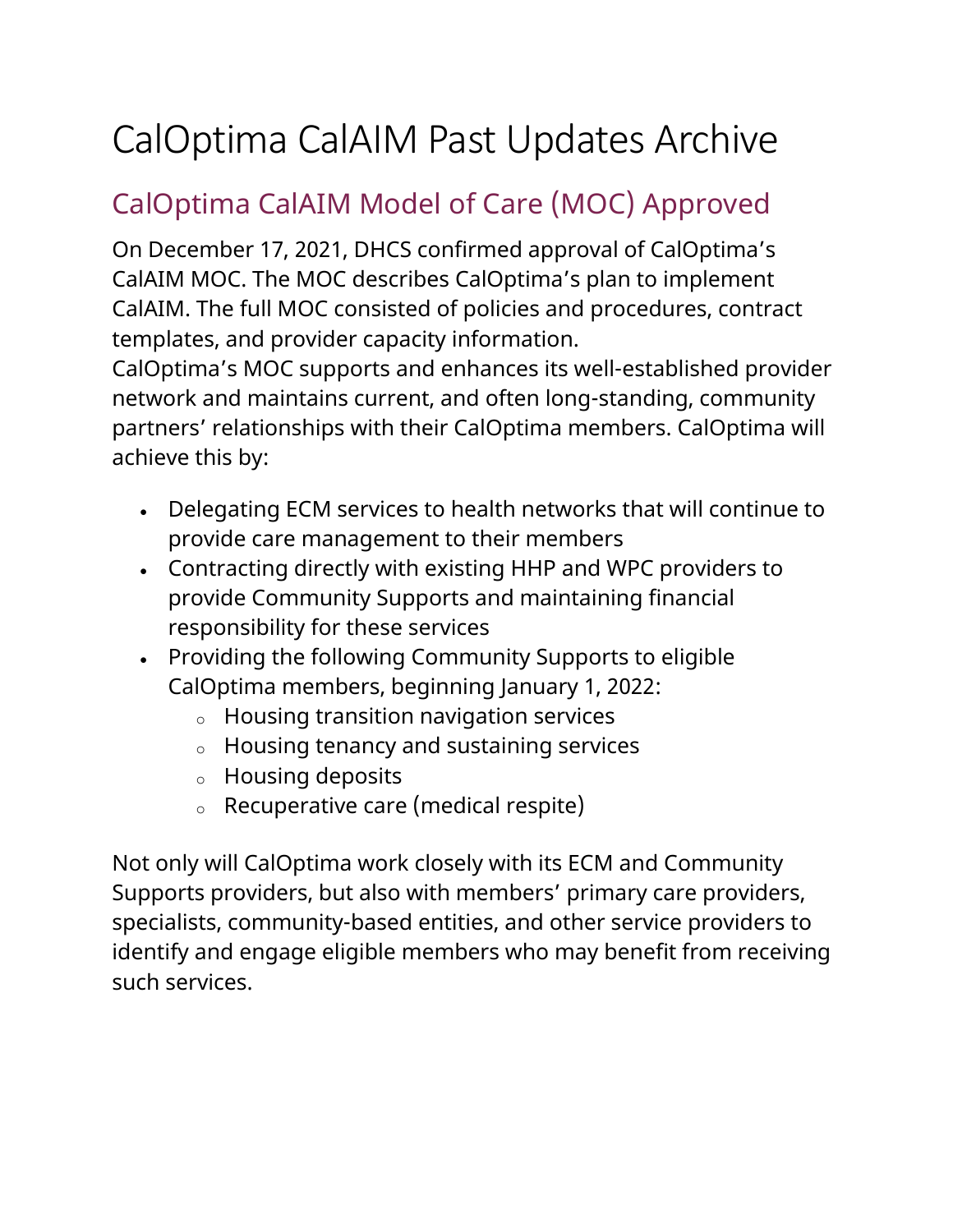## Timeline Changes for Justice-Involved CalAIM Population of Focus

On November 15, 2021, DHCS informed CalOptima of the expectation to make ECM services available to Whole Person Care (WPC) justiceinvolved members while leveraging existing infrastructure and methods to identify members in this Population of Focus. CalOptima updated and resubmitted its MOC to include this population in its implementation plan for January 1, 2022.

#### Member Notices Sent

On December 1, 2021, all CalOptima members received a notice that either:

- Described the new ECM benefit, or
- Explained the transition of services to ECM and Community Supports if they were enrolled in WPC or the Health Homes Program

## In Lieu of Services Benefit Renamed Community Supports

In September 2021, DHCS announced a transition from the CalAIM term of In Lieu of Services (ILOS) to Community Supports. No change in services or the implementation timeline will occur.

## ECM and Community Supports Provider Readiness Complete

CalOptima's readiness assessment period for ECM and Community Supports providers occurred from September through December 2021. The readiness assessment ensured that providers have the capacity to start providing the required ECM and Community Supports services to eligible members on January 1, 2022.